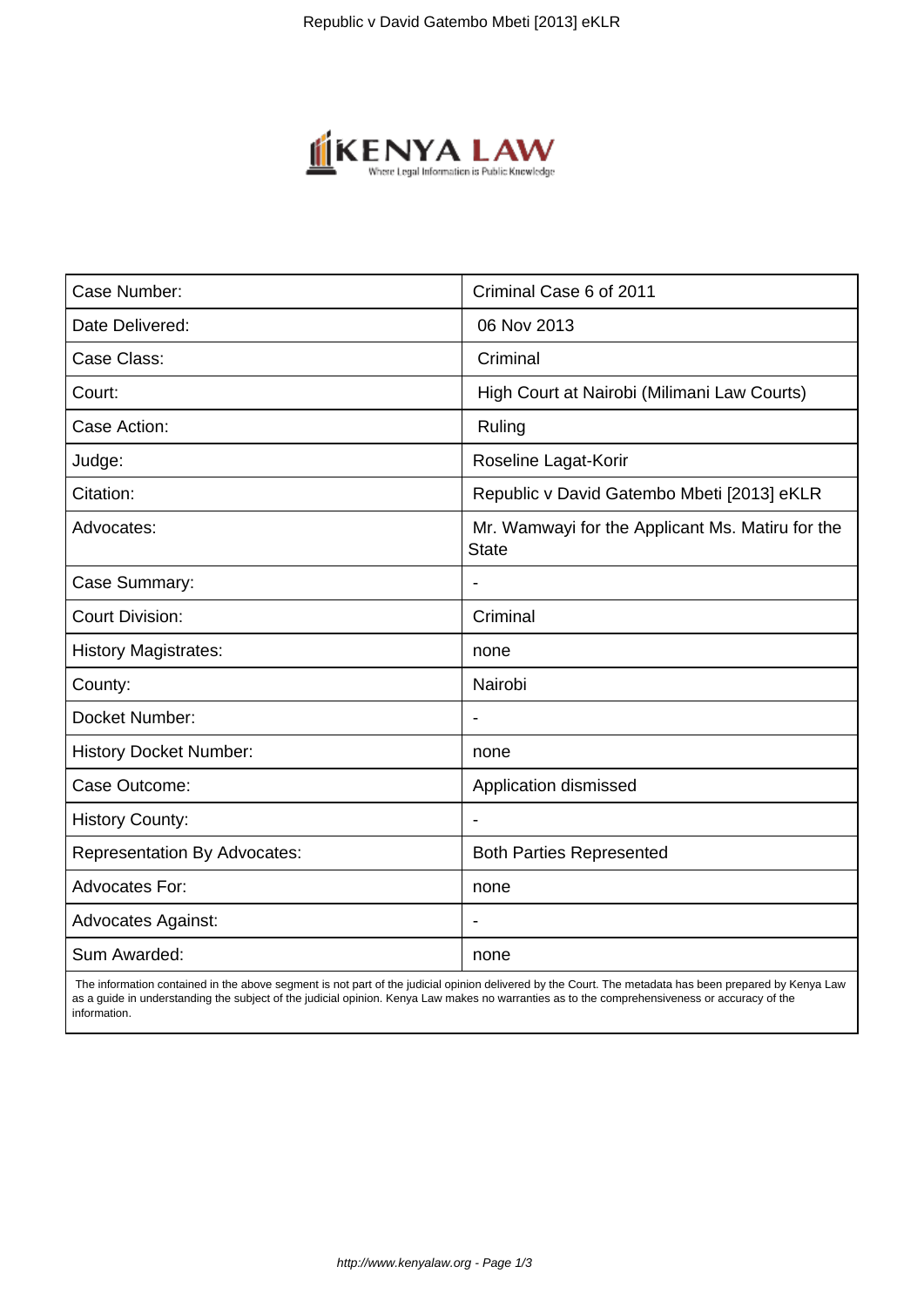# REPUBLIC OF KENYA

# IN THE HIGH COURT OF KENYA AT NAIROBI

#### CRIMINAL CASE NO. 6 OF 2011

REPUBLIC............................................................................RESPONDENT

### **VERSUS**

DAVID GATEMBO MBETI………...…...........................APPLICANT

# **RULING**

 The applicant **David Gatembo Mbeti,** seeks to be admitted to bail pending the conclusion of his ongoing trial. He is facing trial for the murder of Antonius Odhiambo. The offence is said to have been committed on 8<sup>th</sup> January 2011 at Nation Media in Embakasi Area within Nairobi Province.

The applicant states in his application dated  $6<sup>th</sup>$  June 2013 that he has been in custody since 2011; that substantial ground has been covered in his case; and that there were no compelling reasons not to be released. He further states in his supporting affidavit that he was a matatu conductor and is willing to abide by any bond terms if released.

At the hearing of the application on 2<sup>nd</sup> October 2013, **Mr. Wamwayi** for the applicant expounded on the grounds of the application and the averments in the applicant's supporting affidavit. He underscored the constitutional basis upon which the application is brought and the undertaking of the applicant to continue attending court if released.

 The application is opposed by the state through the Replying Affidavit sworn by **No. 70406 PC Joseph Ologe** and the submissions tendered at the hearing by **Ms. Matiru** the prosecuting counsel. It is the state's contention that the applicant was seen stabbing the deceased and that owing to the availability of strong evidence, he was likely to abscond to avoid conviction and the severe sentence that would follow. The state has urged the court to exercise discretion and deny the applicant bail. According to the prosecuting counsel, the state undertakes to expeditiously prosecute the matter which is already part-heard.

 In considering this application I am guided by **Article 49 (i) h of the Constitution** which entitles any arrested person to be granted bail pending trial. The only fetter to this right is the existence of compelling reasons. It has been stated before that the duty of demonstrating the existence of compelling reasons rests with the prosecution. See **Republic Vs. Danson Mgunya & Kassim Sheebwana Mohammed [2010] eKLR**. It has also been stated that the determination of what qualifies to be "compelling reasons" is wholly left to the discretion of the court. See **Republic Vs. Dwight Sagaray & 4 others Nairobi Criminal Case No. 61 of 2012 [UR].** See also **Republic –Vs- Patius Gichobi Njagi & 2 others. Nairobi HCCR. No. 45/2012 (UR).**

 In the present application both the applicant and the respondent acknowledge that substantial progress has been made in the trial. My perusal of the record shows that so far three out of seven witnesses have testified. It is also evident from the record that both parties initially contributed to delay in the trial as they sought time to engage in plea negotiations which later came a cropper.